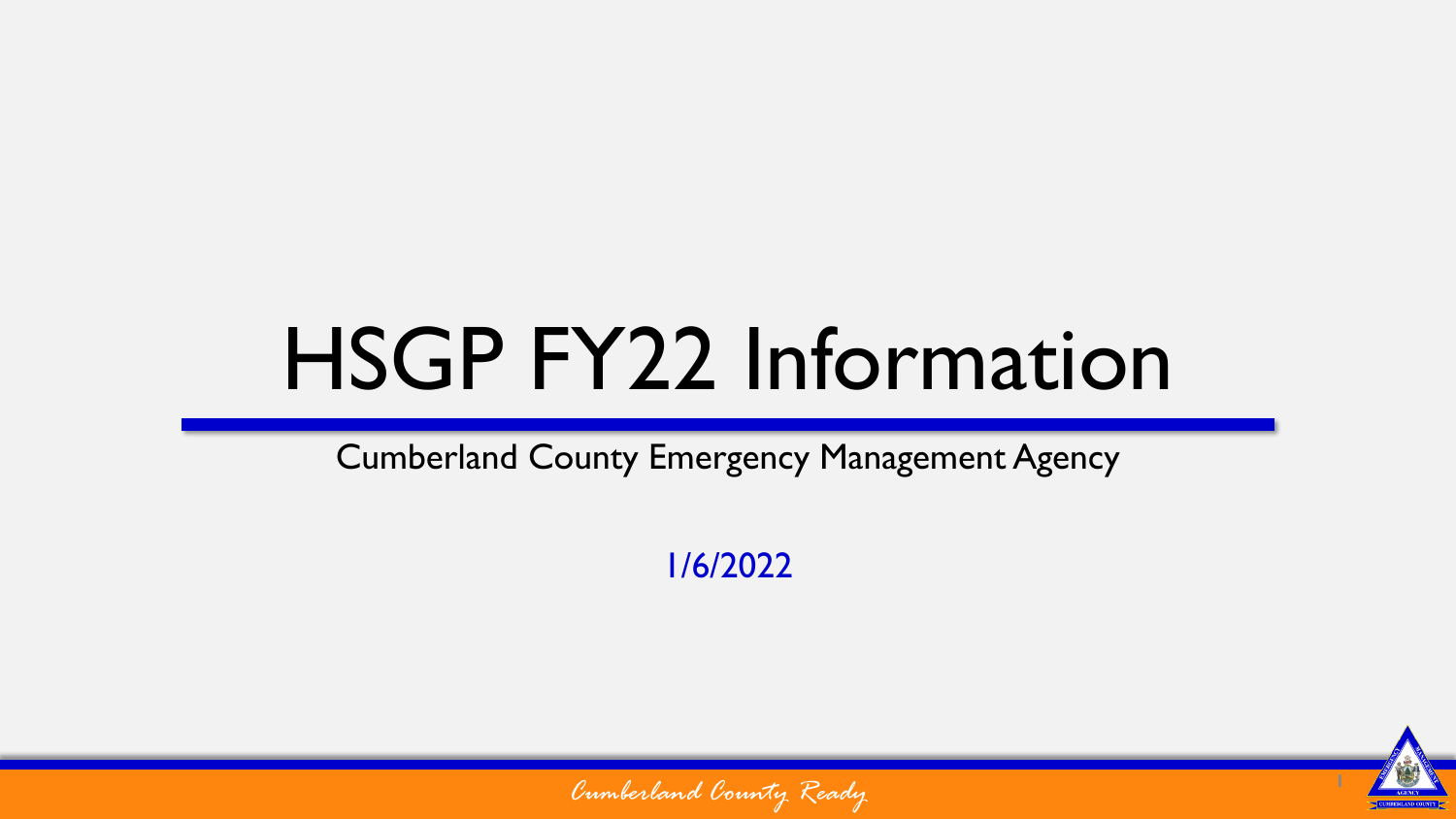## Meeting Rules of Engagement (RoE)

- Please ensure you are on **Mute** when not speaking
- Sharing your video feed is up to you
- Use the **Chat** feature to ask questions/provide input
- We will keep this short and follow up on items offline with you
- This meeting will be recorded and available on CCEMA's website.



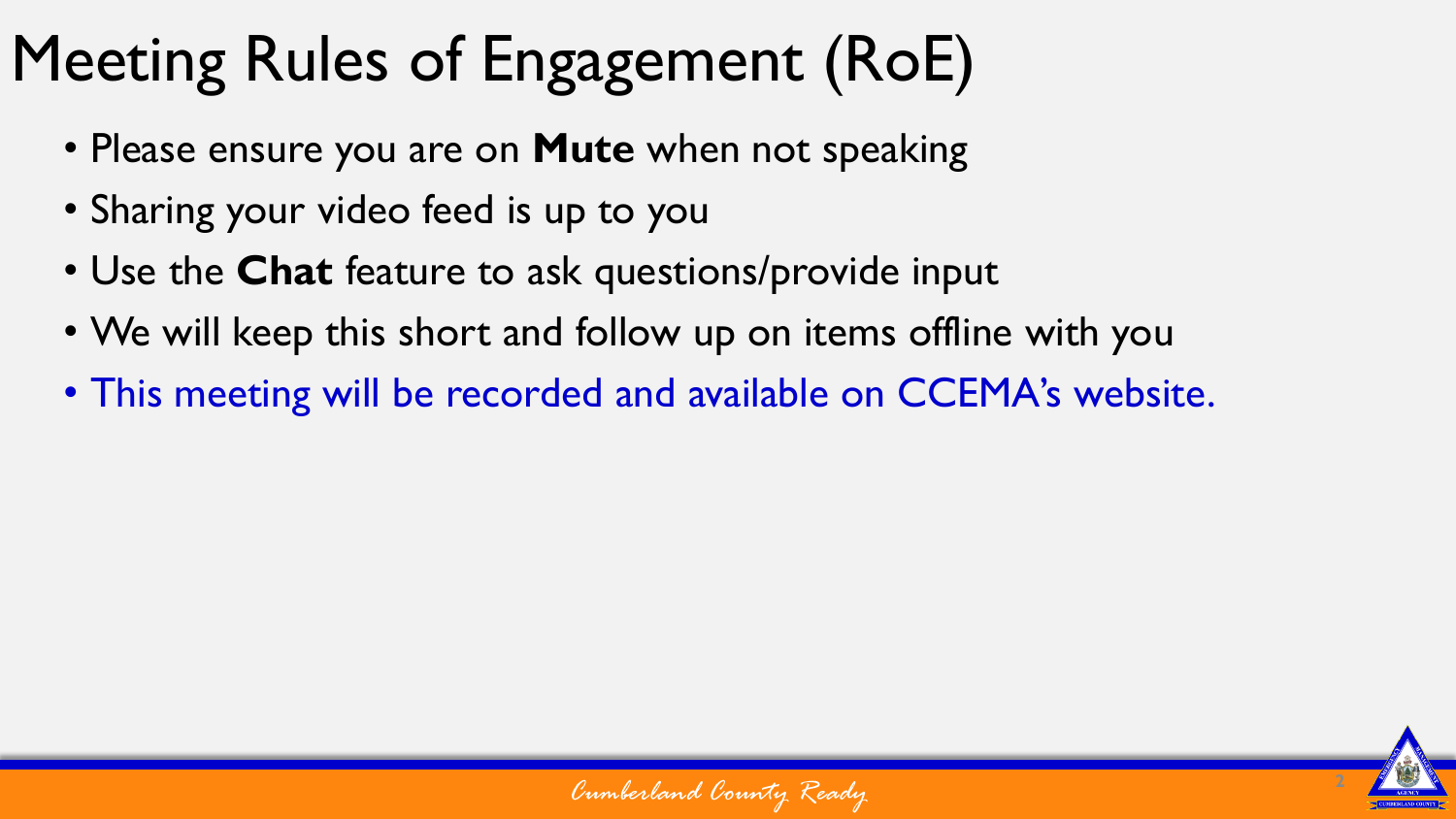## Agenda

- Overview Matt Mahar, CCEMA Director
- Application Package Emily Kaster, CCEMA Deputy Director
- Questions/Answers



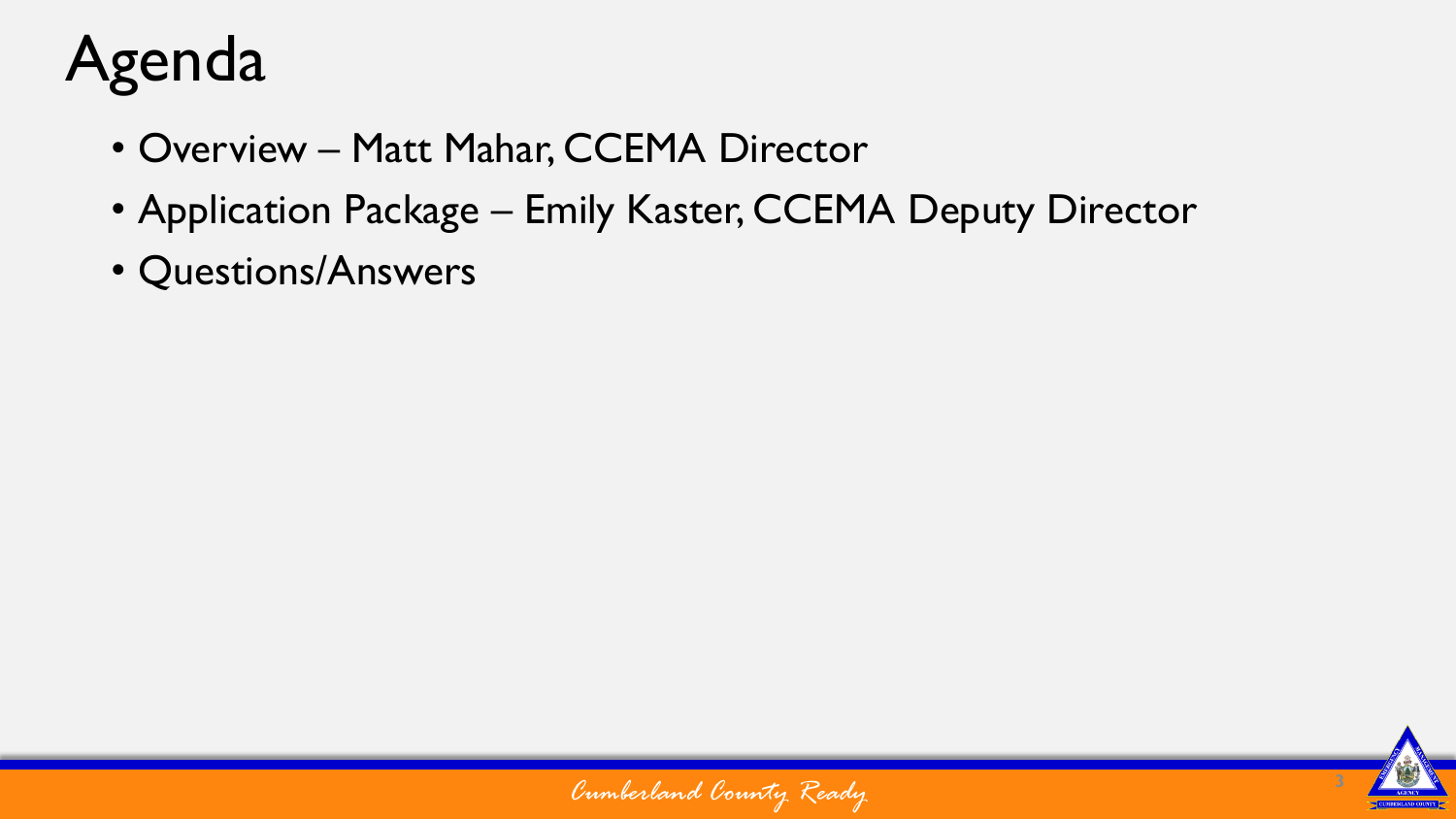## Welcome & Overview

Matthew Mahar, Director CCEMA



*Cumberland County Ready*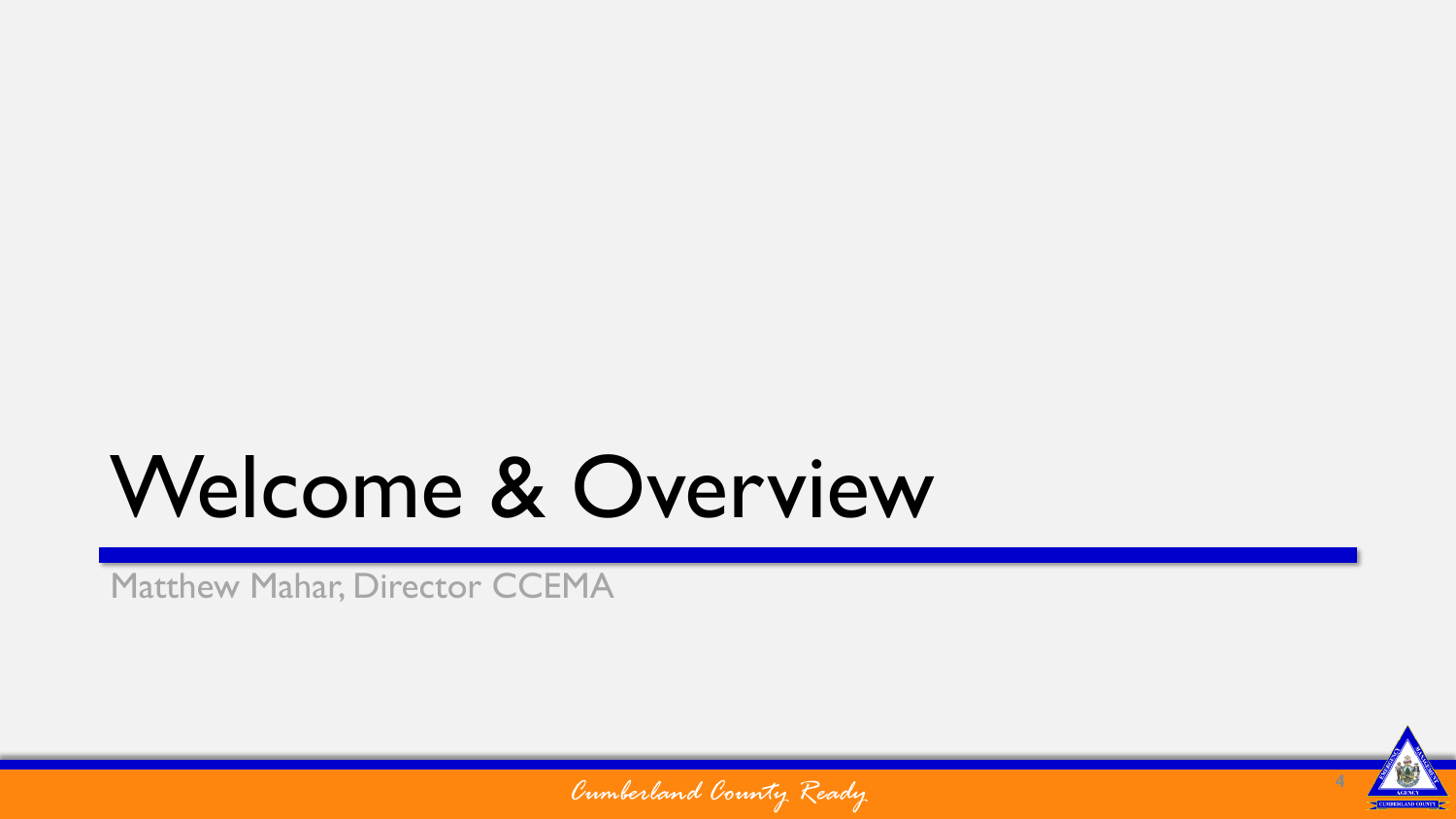## HSGP FY22 Funding Overview

- Important note: FEMA has not released FY22 guidance
- \$4.6M to Maine \*anticipated to be level funding
- Cumberland County allocation is slated to be \$253k (increase of \$47k)
	- Portland, South Portland receive direct allocations from MEMA, but are applying through CCEMA now
- 5 federal priorities (from FY21) **blue ones are our responsibility**
	- Cybersecurity (5% county level, 2.5% state)
	- Protection of soft targets/crowded places (5% state)
	- Enhancing info & intel sharing (5% state)
	- Combating domestic violent extremism (new, 5% county level, 2.5% state level)
	- Addressing emerging threats (5%)
- Law Enforcement/Terrorism Prevention requirement remains (25%)
- Hazmat requirement remains (\$15,000 to Brunswick)

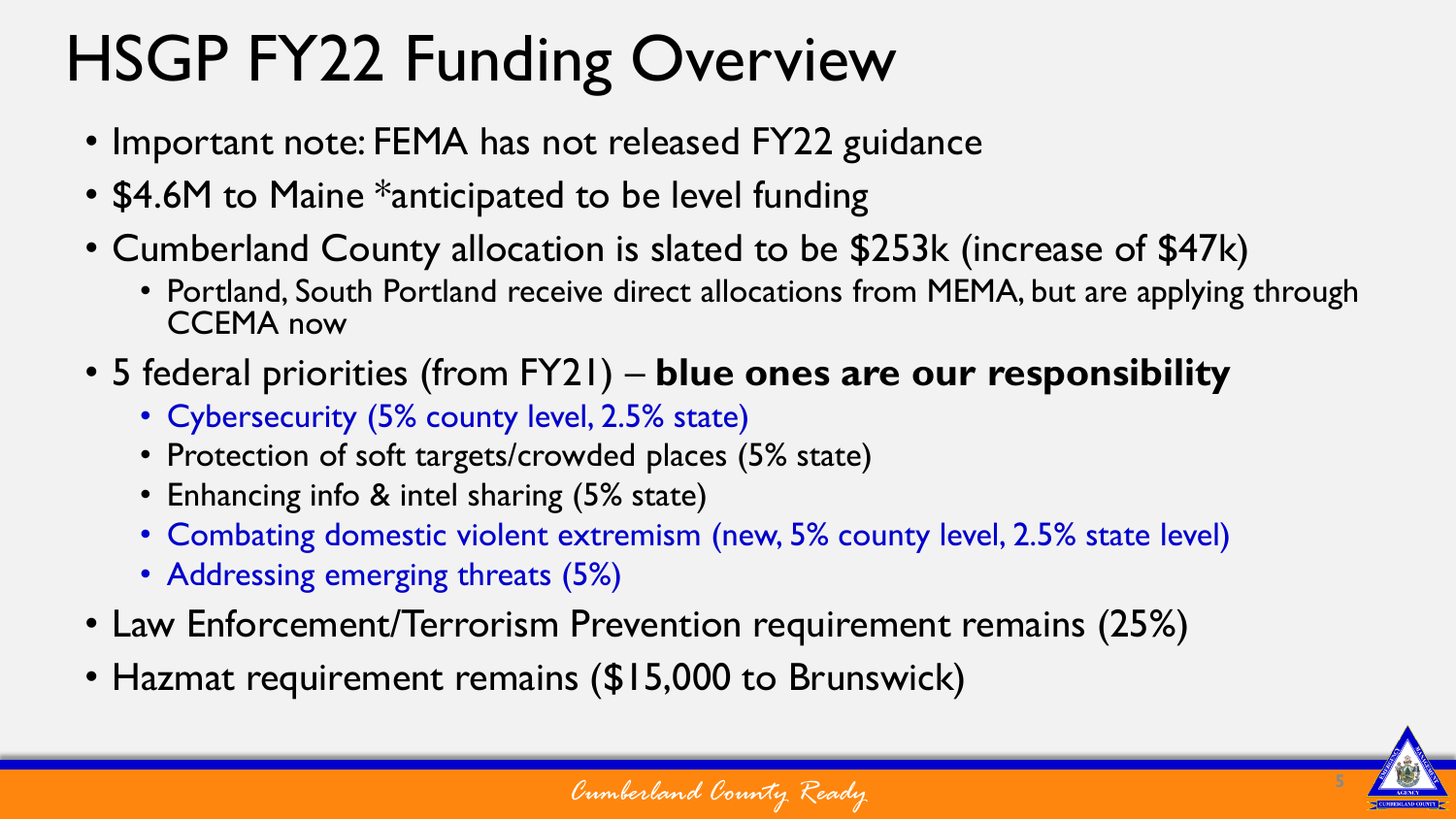## HSGP FY22 Funding Overview - Requirements

Cumberland County allocation is **\$253,057.89**

- \$12,652.89+ must support Cybersecurity
- \$12,652.89+ must support efforts to counter domestic violent extremism
- \$12,652.89+ must address emerging threats
- \$37,958.67 total must be spent on these 3 priorities AND
- \$63,264.47 must support Law Enforcement/Terrorism Prevention requirement (25%)
- \$15,000 to Brunswick HAZMAT Team

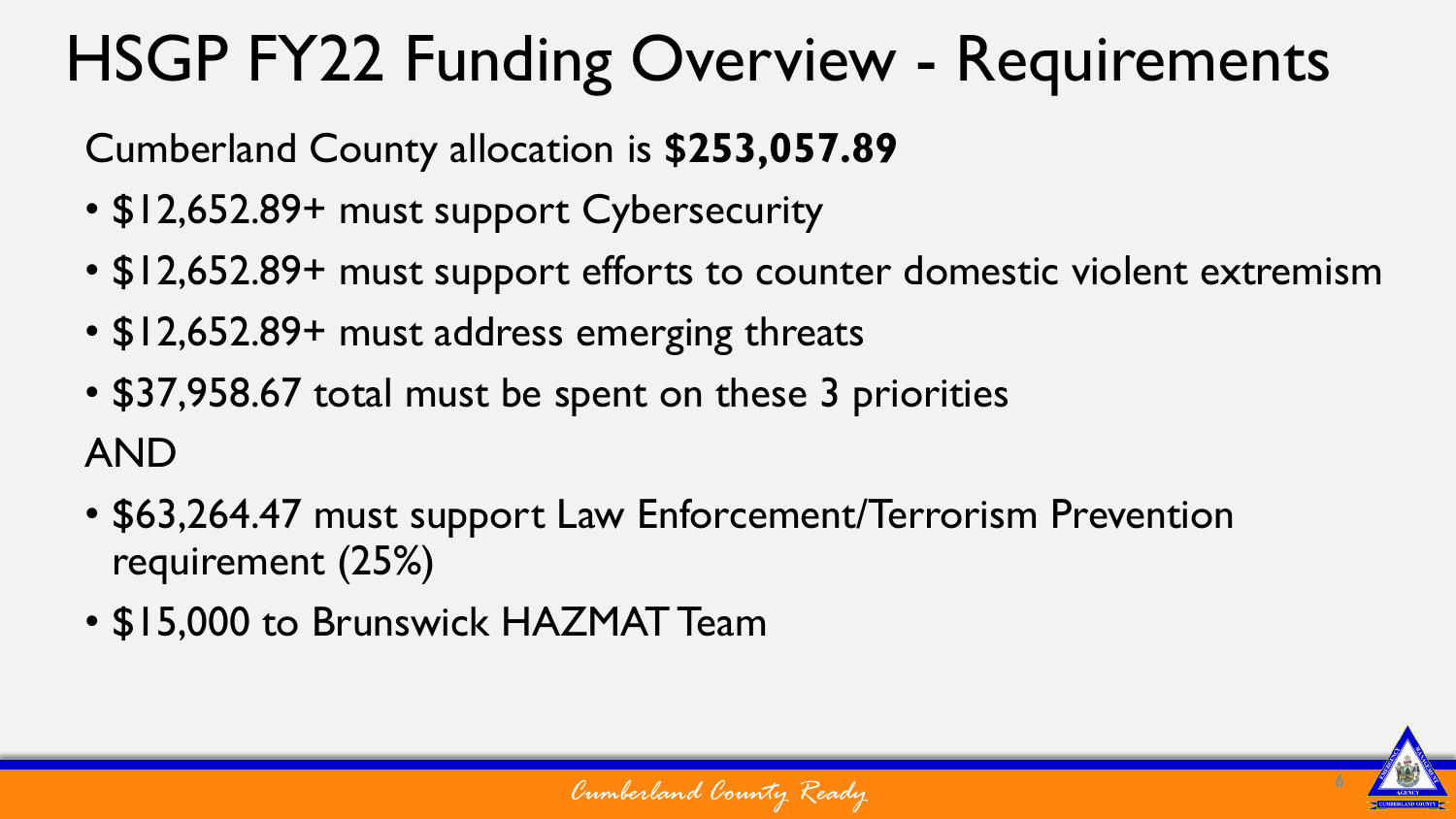## Grant Changes

- Changes made for FY22 Grant Process
	- **Removed** the preliminary application (one less step!)
	- MEMA adjusted its **application cadence**, which means the application period is earlier in the year. Counties are required to apply to MEMA by 3/1/22, which is why we ask for municipal applications by 2/7/22.
	- Metros (Portland and South Portland) will apply through CCEMA, but continue to receive separate allocations
	- 2 year performance period for the grant (CCEMA implemented this in FY21, but this is now a state-wide policy from MEMA)
	- The federal Notice of Funding Opportunity has not been released, but is expected to be released any day. Plan for the same national priorities.
	- Applications in Cumberland County that do not align with a federal priority, or law enforcement/terrorism prevention will be considered for the small portion of funding that does not have spending requirements. Note: if your project does not address a priority or LE, it is less competitive and unlikely to be funded.

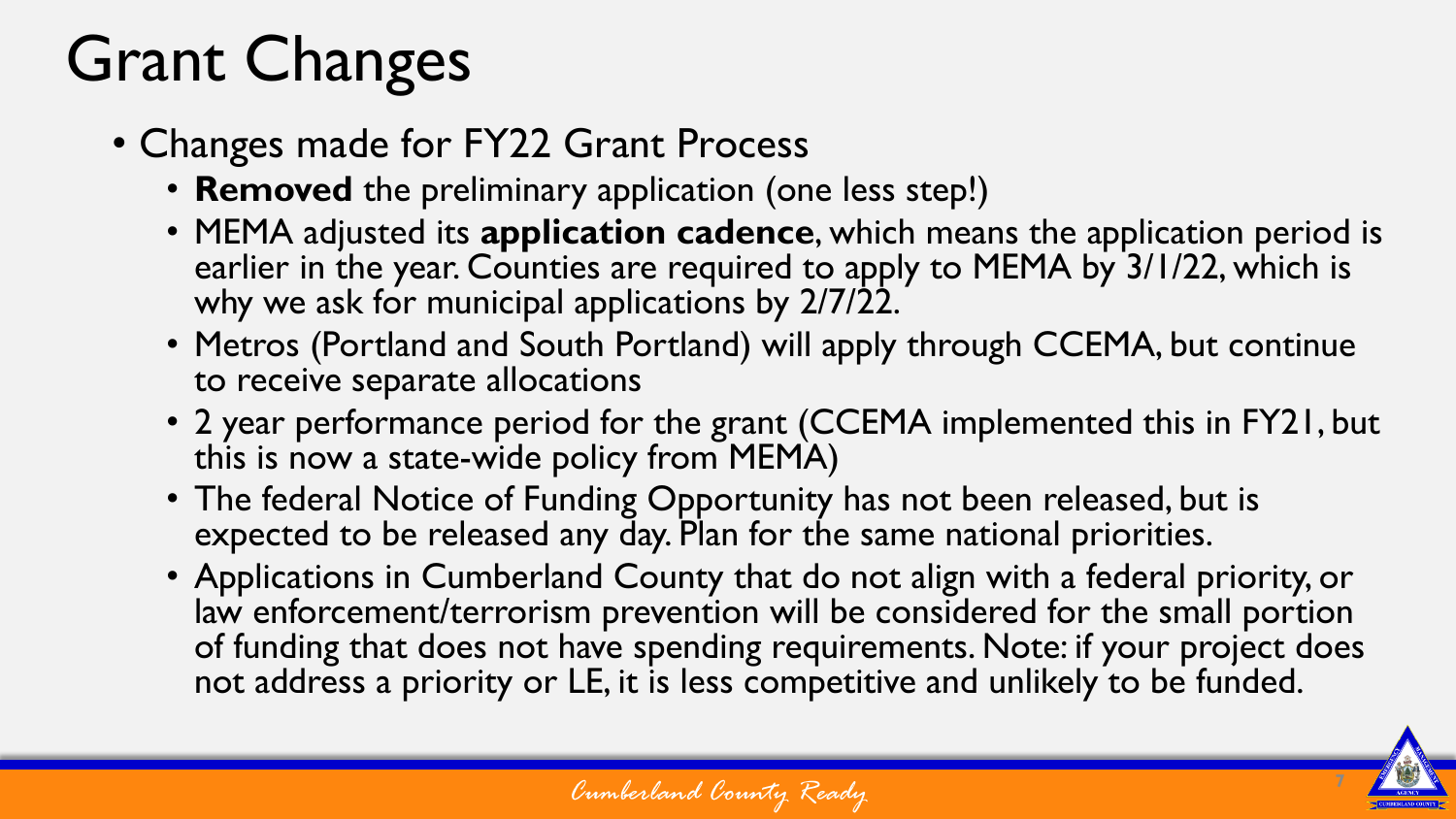# Application Overview

Emily Kaster, Deputy Director CCEMA



*Cumberland County Ready*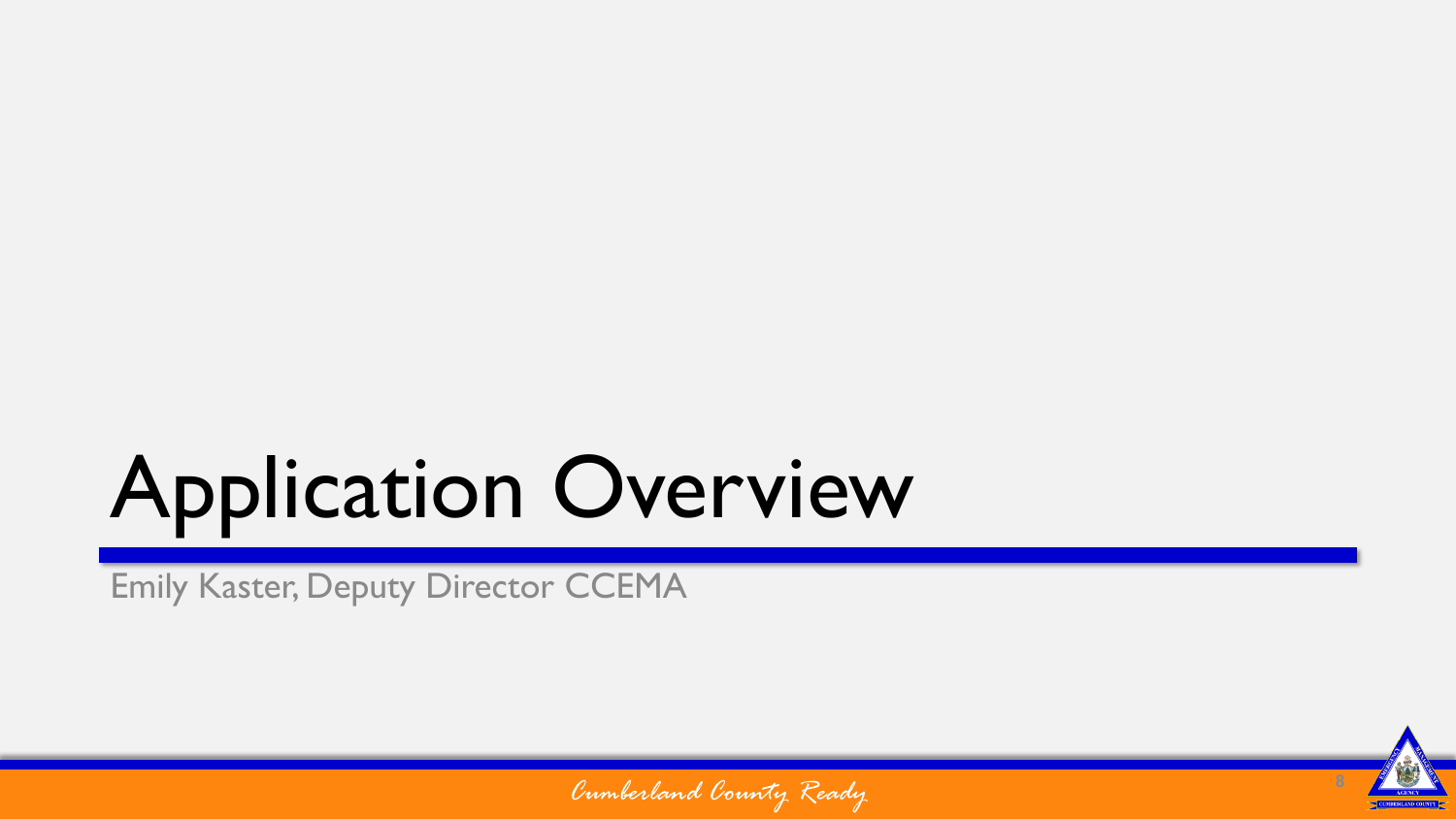### HSGP FY22 Process: Where We Stand

#### **Figure 1: HSGP Award Process FEMA reviews all MEMA** submits **Federal NOFO** applications, state application to awards funds to release **FEMA MEMA MEMA** reviews all **MEMA** provides Selected grant guidance, applications, applications sent awards funds to application, to MEMA allocation **CCEMA Cumberland County CCEMA** executes **CCEMA** solicits grant review MOU's with grant grant applications committee recipients

For more information, visit [www.cumberlandcounty.org/ema](http://www.cumberlandcounty.org/ema) & click "Grant Funding"

*Cumberland County Ready*

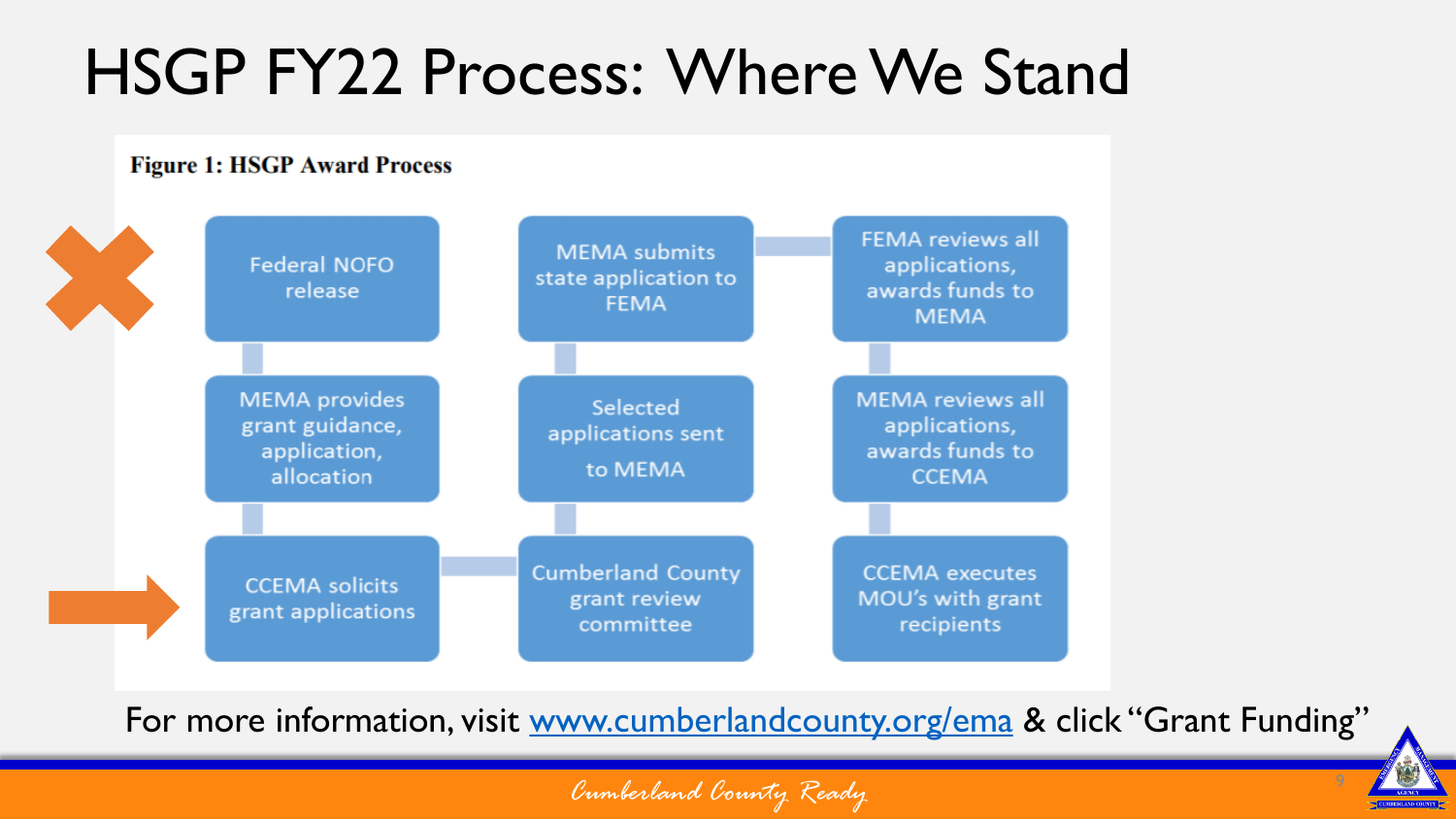## Application Package

- Full application due by 1600 on 2/7/2022, to [ccema@cumberlandcounty.org](mailto:ccema@cumberlandcounty.org)
	- You will receive a confirmation email within 48 hours
- We will only accept complete & electronic applications
- Staff can answer process questions, but we cannot advise on the content of your application
- Application components:
	- Part I: Letter of Support (municipalities signed by Local EMA & Municipal Administrator)
	- Part 2: Project Narrative
	- Part 3: Project Budget with supporting quotes/pricing
	- Optional Part 4: Supporting Documents (AAR, State/Fed guidance, etc.)
	- Part 5: Grant Performance History (CCEMA completes this)

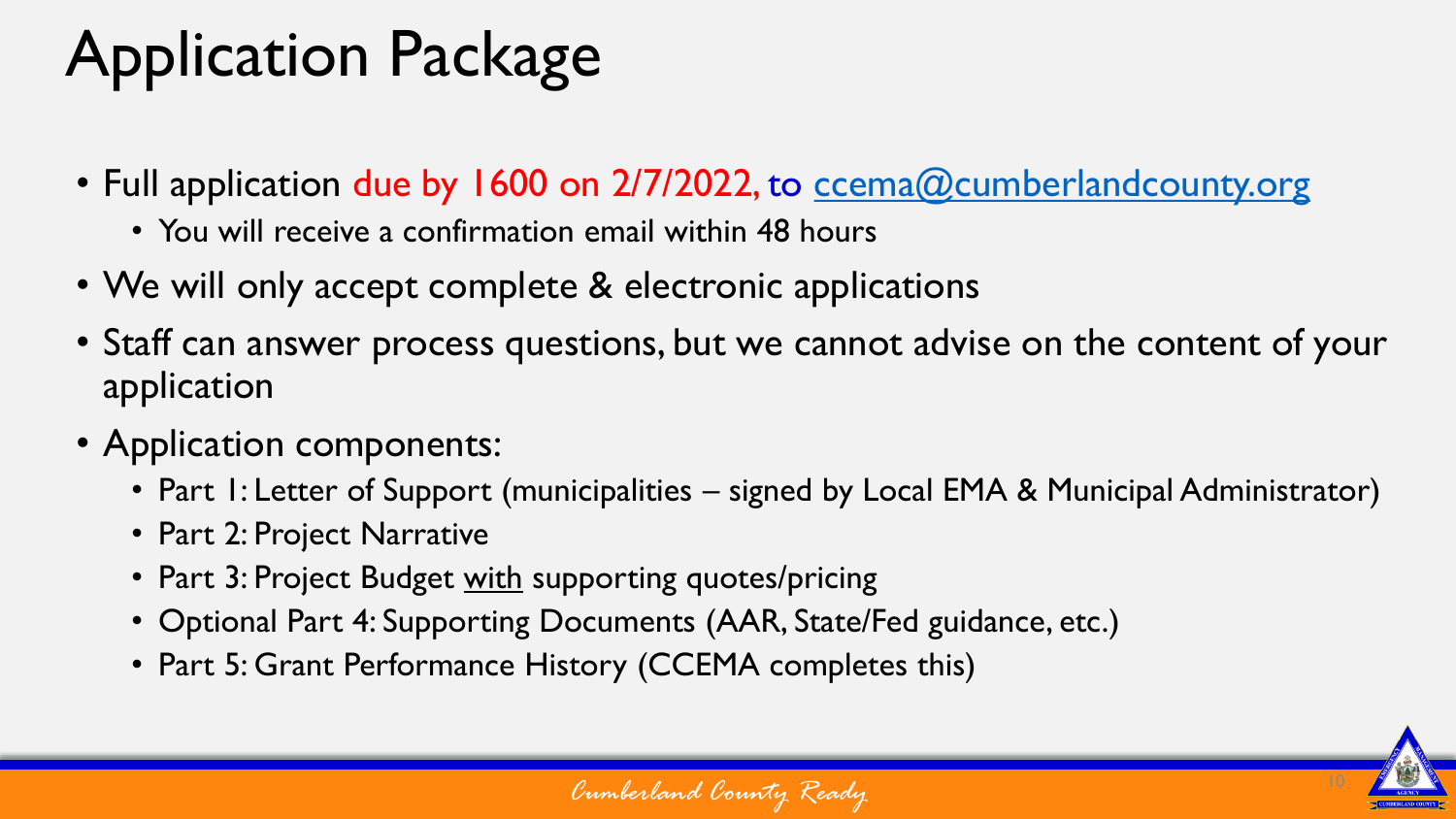### Recommendations and Reminders

- 1. Read the CCEMA Finance Guidebook, FEMA FY21 HSGP NOFO, and the application in its entirety
- 2. Review the Cumberland County THIRA, AARs, local capability assessments or gap analysis, best practice doctrine, etc.
- 3. Meet and discuss project ideas (within your town, within your discipline) to coordinate & integrate additional stakeholders
- 4. Strongly urge applicants to focus on federal priorities funding is limited for non-federal priority projects
- 5. Think multi-disciplinary, multi-jurisdictional, whole of community
- 6. Remember this funding is not for operational/day to day needs. This grant cannot supplant local/county/state funding.
- 7. Reminder that MMF's (Grant Modifications) are slow and painful. By carefully thinking through grant projects, we should be reducing the  $\#$  of MMF's.
- 8. All projects must have a strong nexus to terrorism/homeland security

*Cumberland County Ready*

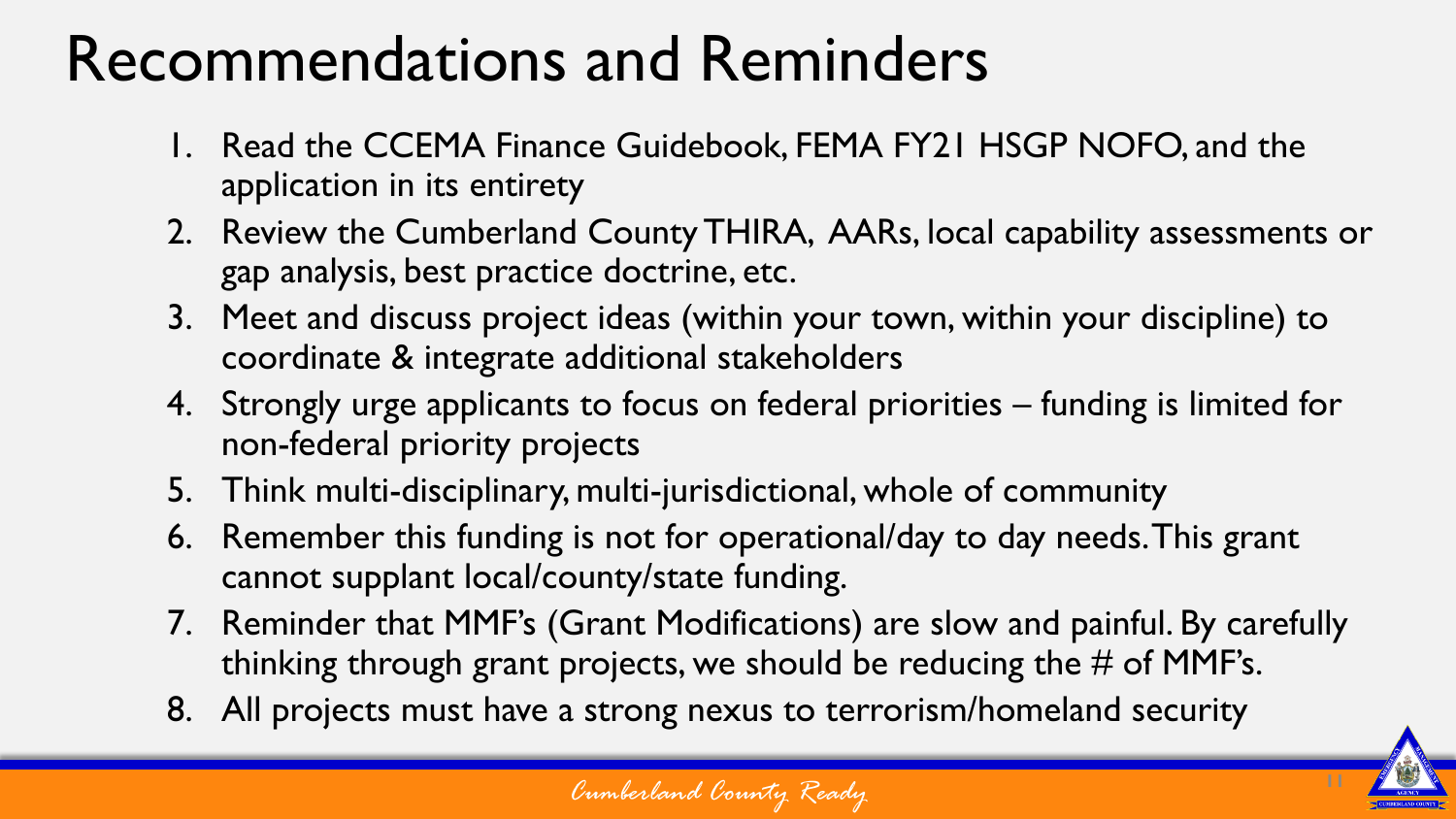## Application Part 3: Applications Reviewed

- Council Obligations:
	- Council members will be appointed by the CCEMA Director
	- Council meeting date is 2/14/22, time TBD
	- Listen to a kickoff THIRA brief
	- Review grant application packages, listen to applicant briefings
	- Score projects using the CCEMA Scoring Rubric
- Applicant Obligations:
	- Attend or send a designee to the Grant Council Day
	- Provide a brief overview of your project (2-3 minutes) and answer questions.
	- Attendance may be virtual or in person for applicants.